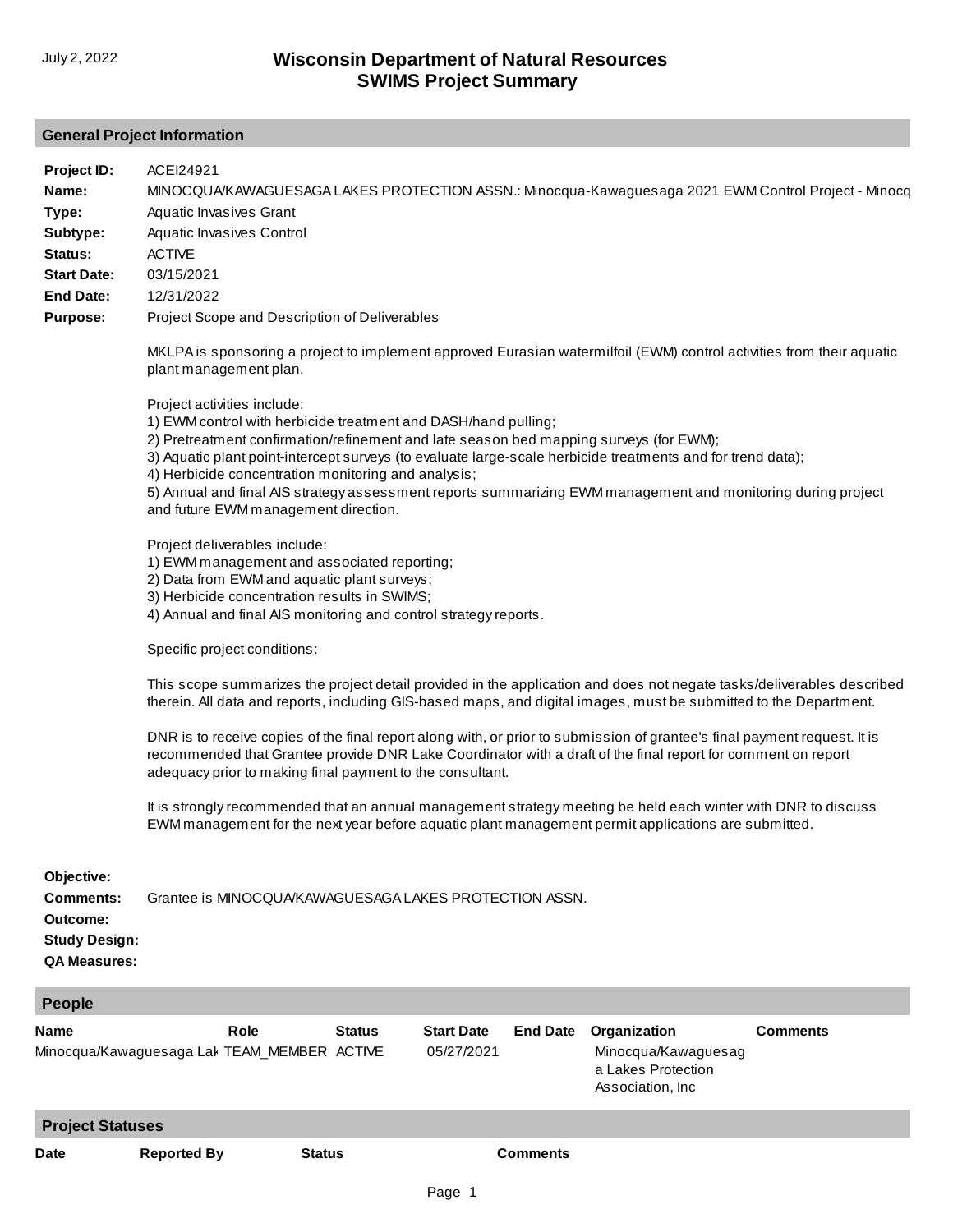## **SWIMS Project Summary** July 2, 2022 **Wisconsin Department of Natural Resources**

| Action<br><b>Detailed Description</b><br><b>Start</b><br><b>End Date</b><br><b>Status</b><br>Grant ACEI24921 awarded<br>03/15/2021<br><b>COMPLETE</b><br><b>Grant Awarded</b><br>12/31/2022<br><b>Monitoring Stations</b><br><b>Comments</b><br><b>Station ID</b><br><b>Name</b><br>Minocqua Lake - M1 (O-21 Application Area - East)<br>10055083<br>Minocqua Lake - M2 (O-21 Application Area - West)<br>10055080<br>Minocqua Lake - M3 (Stacks Bay AOPI)<br>10055084<br>Minoqua Lake - USGS Deep Hole<br>10039093<br><b>Assessment Units</b><br><b>WBIC</b><br><b>Local Name</b><br><b>Official Name</b><br><b>Segment</b><br>1542300<br>Kawaguesaga Lake<br>Kawaguesaga Lake<br>1<br>Minocqua Lake<br>Minocqua Lake<br>1542400<br>1<br>Tomahawk River Thoroughfare<br>Tomahawk Thoroughfare<br>1542500<br>1<br><b>Lab Account Codes</b><br><b>End Date</b><br>Account Code<br><b>Description</b><br><b>Start Date</b><br><b>Forms</b><br><b>Form Name</b><br><b>Methods</b><br>Method Code<br><b>Description</b><br><b>Fieldwork Events</b><br><b>Field ID</b><br><b>Station Name</b><br><b>Start Date</b><br><b>Status</b><br><b>Station ID</b><br><b>COMPLETE</b><br>M <sub>1</sub> -3 HAT<br>10055083<br>Minocqua Lake - M1 (O-21 Application Area - East)<br><b>COMPLETE</b><br><b>M2-3 HAT</b><br>Minocqua Lake - M2 (O-21 Application Area - West)<br>10055080<br><b>COMPLETE</b><br>M1-6 HAT<br>10055083<br>Minocqua Lake - M1 (O-21 Application Area - East)<br><b>COMPLETE</b><br>M2-6 HAT<br>10055080<br>Minocqua Lake - M2 (O-21 Application Area - West)<br><b>COMPLETE</b><br>M <sub>1</sub> -9 HAT<br>10055083<br>Minocqua Lake - M1 (O-21 Application Area - East)<br><b>COMPLETE</b><br>M <sub>2</sub> -9 HAT<br>10055080<br>Minocqua Lake - M2 (O-21 Application Area - West)<br>Minocqua Lake - M3 (Stacks Bay AOPI)<br><b>COMPLETE</b><br>M3-9 HAT<br>10055084<br><b>COMPLETE</b><br>10055083<br>Minocqua Lake - M1 (O-21 Application Area - East)<br>M1-24 HAT<br><b>COMPLETE</b><br>M2-24 HAT<br>10055080<br>Minocqua Lake - M2 (O-21 Application Area - West)<br><b>COMPLETE</b><br>M3-24 HAT<br>10055084<br>Minocqua Lake - M3 (Stacks Bay AOPI)<br>06/23/2021 08:18<br>Minoqua Lake - USGS Deep Hole<br><b>COMPLETE</b><br>M4-24 HAT<br>10039093<br>06/24/2021 08:18<br><b>COMPLETE</b><br>M1-48 HAT<br>10055083<br>Minocqua Lake - M1 (O-21 Application Area - East)<br>06/24/2021 08:18<br><b>COMPLETE</b><br>M2-48 HAT<br>10055080<br>Minocqua Lake - M2 (O-21 Application Area - West)<br>Minocqua Lake - M3 (Stacks Bay AOPI)<br>06/24/2021 08:18<br><b>COMPLETE</b><br>M3-48 HAT<br>10055084<br>06/26/2021 08:18<br><b>COMPLETE</b><br>M1-96 HAT<br>10055083<br>Minocqua Lake - M1 (O-21 Application Area - East)<br>06/26/2021 08:18<br><b>COMPLETE</b><br>10055080<br>Minocqua Lake - M2 (O-21 Application Area - West)<br>M2-96 HAT<br>06/26/2021 08:18<br><b>COMPLETE</b><br>M3-96 HAT<br>10055084<br>Minocqua Lake - M3 (Stacks Bay AOPI) | <b>Actions</b>   |                 |            |          |  |  |  |  |
|---------------------------------------------------------------------------------------------------------------------------------------------------------------------------------------------------------------------------------------------------------------------------------------------------------------------------------------------------------------------------------------------------------------------------------------------------------------------------------------------------------------------------------------------------------------------------------------------------------------------------------------------------------------------------------------------------------------------------------------------------------------------------------------------------------------------------------------------------------------------------------------------------------------------------------------------------------------------------------------------------------------------------------------------------------------------------------------------------------------------------------------------------------------------------------------------------------------------------------------------------------------------------------------------------------------------------------------------------------------------------------------------------------------------------------------------------------------------------------------------------------------------------------------------------------------------------------------------------------------------------------------------------------------------------------------------------------------------------------------------------------------------------------------------------------------------------------------------------------------------------------------------------------------------------------------------------------------------------------------------------------------------------------------------------------------------------------------------------------------------------------------------------------------------------------------------------------------------------------------------------------------------------------------------------------------------------------------------------------------------------------------------------------------------------------------------------------------------------------------------------------------------------------------------------------------------------------------------------------------------------------------------------------------------------------------------------------------------------------------------------------------------------------------------------------------------------------------------------------------------------------------------------------------------------------------------------------------------------------|------------------|-----------------|------------|----------|--|--|--|--|
|                                                                                                                                                                                                                                                                                                                                                                                                                                                                                                                                                                                                                                                                                                                                                                                                                                                                                                                                                                                                                                                                                                                                                                                                                                                                                                                                                                                                                                                                                                                                                                                                                                                                                                                                                                                                                                                                                                                                                                                                                                                                                                                                                                                                                                                                                                                                                                                                                                                                                                                                                                                                                                                                                                                                                                                                                                                                                                                                                                                 |                  |                 |            |          |  |  |  |  |
|                                                                                                                                                                                                                                                                                                                                                                                                                                                                                                                                                                                                                                                                                                                                                                                                                                                                                                                                                                                                                                                                                                                                                                                                                                                                                                                                                                                                                                                                                                                                                                                                                                                                                                                                                                                                                                                                                                                                                                                                                                                                                                                                                                                                                                                                                                                                                                                                                                                                                                                                                                                                                                                                                                                                                                                                                                                                                                                                                                                 |                  |                 |            |          |  |  |  |  |
|                                                                                                                                                                                                                                                                                                                                                                                                                                                                                                                                                                                                                                                                                                                                                                                                                                                                                                                                                                                                                                                                                                                                                                                                                                                                                                                                                                                                                                                                                                                                                                                                                                                                                                                                                                                                                                                                                                                                                                                                                                                                                                                                                                                                                                                                                                                                                                                                                                                                                                                                                                                                                                                                                                                                                                                                                                                                                                                                                                                 |                  |                 |            |          |  |  |  |  |
|                                                                                                                                                                                                                                                                                                                                                                                                                                                                                                                                                                                                                                                                                                                                                                                                                                                                                                                                                                                                                                                                                                                                                                                                                                                                                                                                                                                                                                                                                                                                                                                                                                                                                                                                                                                                                                                                                                                                                                                                                                                                                                                                                                                                                                                                                                                                                                                                                                                                                                                                                                                                                                                                                                                                                                                                                                                                                                                                                                                 |                  |                 |            |          |  |  |  |  |
|                                                                                                                                                                                                                                                                                                                                                                                                                                                                                                                                                                                                                                                                                                                                                                                                                                                                                                                                                                                                                                                                                                                                                                                                                                                                                                                                                                                                                                                                                                                                                                                                                                                                                                                                                                                                                                                                                                                                                                                                                                                                                                                                                                                                                                                                                                                                                                                                                                                                                                                                                                                                                                                                                                                                                                                                                                                                                                                                                                                 |                  |                 |            |          |  |  |  |  |
|                                                                                                                                                                                                                                                                                                                                                                                                                                                                                                                                                                                                                                                                                                                                                                                                                                                                                                                                                                                                                                                                                                                                                                                                                                                                                                                                                                                                                                                                                                                                                                                                                                                                                                                                                                                                                                                                                                                                                                                                                                                                                                                                                                                                                                                                                                                                                                                                                                                                                                                                                                                                                                                                                                                                                                                                                                                                                                                                                                                 |                  |                 |            |          |  |  |  |  |
|                                                                                                                                                                                                                                                                                                                                                                                                                                                                                                                                                                                                                                                                                                                                                                                                                                                                                                                                                                                                                                                                                                                                                                                                                                                                                                                                                                                                                                                                                                                                                                                                                                                                                                                                                                                                                                                                                                                                                                                                                                                                                                                                                                                                                                                                                                                                                                                                                                                                                                                                                                                                                                                                                                                                                                                                                                                                                                                                                                                 |                  |                 |            |          |  |  |  |  |
|                                                                                                                                                                                                                                                                                                                                                                                                                                                                                                                                                                                                                                                                                                                                                                                                                                                                                                                                                                                                                                                                                                                                                                                                                                                                                                                                                                                                                                                                                                                                                                                                                                                                                                                                                                                                                                                                                                                                                                                                                                                                                                                                                                                                                                                                                                                                                                                                                                                                                                                                                                                                                                                                                                                                                                                                                                                                                                                                                                                 |                  |                 |            |          |  |  |  |  |
|                                                                                                                                                                                                                                                                                                                                                                                                                                                                                                                                                                                                                                                                                                                                                                                                                                                                                                                                                                                                                                                                                                                                                                                                                                                                                                                                                                                                                                                                                                                                                                                                                                                                                                                                                                                                                                                                                                                                                                                                                                                                                                                                                                                                                                                                                                                                                                                                                                                                                                                                                                                                                                                                                                                                                                                                                                                                                                                                                                                 |                  |                 |            |          |  |  |  |  |
|                                                                                                                                                                                                                                                                                                                                                                                                                                                                                                                                                                                                                                                                                                                                                                                                                                                                                                                                                                                                                                                                                                                                                                                                                                                                                                                                                                                                                                                                                                                                                                                                                                                                                                                                                                                                                                                                                                                                                                                                                                                                                                                                                                                                                                                                                                                                                                                                                                                                                                                                                                                                                                                                                                                                                                                                                                                                                                                                                                                 |                  |                 |            |          |  |  |  |  |
|                                                                                                                                                                                                                                                                                                                                                                                                                                                                                                                                                                                                                                                                                                                                                                                                                                                                                                                                                                                                                                                                                                                                                                                                                                                                                                                                                                                                                                                                                                                                                                                                                                                                                                                                                                                                                                                                                                                                                                                                                                                                                                                                                                                                                                                                                                                                                                                                                                                                                                                                                                                                                                                                                                                                                                                                                                                                                                                                                                                 |                  |                 |            |          |  |  |  |  |
|                                                                                                                                                                                                                                                                                                                                                                                                                                                                                                                                                                                                                                                                                                                                                                                                                                                                                                                                                                                                                                                                                                                                                                                                                                                                                                                                                                                                                                                                                                                                                                                                                                                                                                                                                                                                                                                                                                                                                                                                                                                                                                                                                                                                                                                                                                                                                                                                                                                                                                                                                                                                                                                                                                                                                                                                                                                                                                                                                                                 |                  |                 |            |          |  |  |  |  |
|                                                                                                                                                                                                                                                                                                                                                                                                                                                                                                                                                                                                                                                                                                                                                                                                                                                                                                                                                                                                                                                                                                                                                                                                                                                                                                                                                                                                                                                                                                                                                                                                                                                                                                                                                                                                                                                                                                                                                                                                                                                                                                                                                                                                                                                                                                                                                                                                                                                                                                                                                                                                                                                                                                                                                                                                                                                                                                                                                                                 |                  |                 |            |          |  |  |  |  |
|                                                                                                                                                                                                                                                                                                                                                                                                                                                                                                                                                                                                                                                                                                                                                                                                                                                                                                                                                                                                                                                                                                                                                                                                                                                                                                                                                                                                                                                                                                                                                                                                                                                                                                                                                                                                                                                                                                                                                                                                                                                                                                                                                                                                                                                                                                                                                                                                                                                                                                                                                                                                                                                                                                                                                                                                                                                                                                                                                                                 |                  |                 |            |          |  |  |  |  |
|                                                                                                                                                                                                                                                                                                                                                                                                                                                                                                                                                                                                                                                                                                                                                                                                                                                                                                                                                                                                                                                                                                                                                                                                                                                                                                                                                                                                                                                                                                                                                                                                                                                                                                                                                                                                                                                                                                                                                                                                                                                                                                                                                                                                                                                                                                                                                                                                                                                                                                                                                                                                                                                                                                                                                                                                                                                                                                                                                                                 |                  |                 |            |          |  |  |  |  |
|                                                                                                                                                                                                                                                                                                                                                                                                                                                                                                                                                                                                                                                                                                                                                                                                                                                                                                                                                                                                                                                                                                                                                                                                                                                                                                                                                                                                                                                                                                                                                                                                                                                                                                                                                                                                                                                                                                                                                                                                                                                                                                                                                                                                                                                                                                                                                                                                                                                                                                                                                                                                                                                                                                                                                                                                                                                                                                                                                                                 |                  |                 |            |          |  |  |  |  |
|                                                                                                                                                                                                                                                                                                                                                                                                                                                                                                                                                                                                                                                                                                                                                                                                                                                                                                                                                                                                                                                                                                                                                                                                                                                                                                                                                                                                                                                                                                                                                                                                                                                                                                                                                                                                                                                                                                                                                                                                                                                                                                                                                                                                                                                                                                                                                                                                                                                                                                                                                                                                                                                                                                                                                                                                                                                                                                                                                                                 |                  |                 |            |          |  |  |  |  |
|                                                                                                                                                                                                                                                                                                                                                                                                                                                                                                                                                                                                                                                                                                                                                                                                                                                                                                                                                                                                                                                                                                                                                                                                                                                                                                                                                                                                                                                                                                                                                                                                                                                                                                                                                                                                                                                                                                                                                                                                                                                                                                                                                                                                                                                                                                                                                                                                                                                                                                                                                                                                                                                                                                                                                                                                                                                                                                                                                                                 | <b>Form Code</b> |                 |            |          |  |  |  |  |
|                                                                                                                                                                                                                                                                                                                                                                                                                                                                                                                                                                                                                                                                                                                                                                                                                                                                                                                                                                                                                                                                                                                                                                                                                                                                                                                                                                                                                                                                                                                                                                                                                                                                                                                                                                                                                                                                                                                                                                                                                                                                                                                                                                                                                                                                                                                                                                                                                                                                                                                                                                                                                                                                                                                                                                                                                                                                                                                                                                                 |                  |                 |            |          |  |  |  |  |
|                                                                                                                                                                                                                                                                                                                                                                                                                                                                                                                                                                                                                                                                                                                                                                                                                                                                                                                                                                                                                                                                                                                                                                                                                                                                                                                                                                                                                                                                                                                                                                                                                                                                                                                                                                                                                                                                                                                                                                                                                                                                                                                                                                                                                                                                                                                                                                                                                                                                                                                                                                                                                                                                                                                                                                                                                                                                                                                                                                                 |                  |                 |            |          |  |  |  |  |
|                                                                                                                                                                                                                                                                                                                                                                                                                                                                                                                                                                                                                                                                                                                                                                                                                                                                                                                                                                                                                                                                                                                                                                                                                                                                                                                                                                                                                                                                                                                                                                                                                                                                                                                                                                                                                                                                                                                                                                                                                                                                                                                                                                                                                                                                                                                                                                                                                                                                                                                                                                                                                                                                                                                                                                                                                                                                                                                                                                                 |                  |                 |            |          |  |  |  |  |
|                                                                                                                                                                                                                                                                                                                                                                                                                                                                                                                                                                                                                                                                                                                                                                                                                                                                                                                                                                                                                                                                                                                                                                                                                                                                                                                                                                                                                                                                                                                                                                                                                                                                                                                                                                                                                                                                                                                                                                                                                                                                                                                                                                                                                                                                                                                                                                                                                                                                                                                                                                                                                                                                                                                                                                                                                                                                                                                                                                                 |                  |                 |            |          |  |  |  |  |
|                                                                                                                                                                                                                                                                                                                                                                                                                                                                                                                                                                                                                                                                                                                                                                                                                                                                                                                                                                                                                                                                                                                                                                                                                                                                                                                                                                                                                                                                                                                                                                                                                                                                                                                                                                                                                                                                                                                                                                                                                                                                                                                                                                                                                                                                                                                                                                                                                                                                                                                                                                                                                                                                                                                                                                                                                                                                                                                                                                                 | 06/22/2021 11:18 |                 |            |          |  |  |  |  |
|                                                                                                                                                                                                                                                                                                                                                                                                                                                                                                                                                                                                                                                                                                                                                                                                                                                                                                                                                                                                                                                                                                                                                                                                                                                                                                                                                                                                                                                                                                                                                                                                                                                                                                                                                                                                                                                                                                                                                                                                                                                                                                                                                                                                                                                                                                                                                                                                                                                                                                                                                                                                                                                                                                                                                                                                                                                                                                                                                                                 | 06/22/2021 11:18 |                 |            |          |  |  |  |  |
|                                                                                                                                                                                                                                                                                                                                                                                                                                                                                                                                                                                                                                                                                                                                                                                                                                                                                                                                                                                                                                                                                                                                                                                                                                                                                                                                                                                                                                                                                                                                                                                                                                                                                                                                                                                                                                                                                                                                                                                                                                                                                                                                                                                                                                                                                                                                                                                                                                                                                                                                                                                                                                                                                                                                                                                                                                                                                                                                                                                 | 06/22/2021 14:18 |                 |            |          |  |  |  |  |
|                                                                                                                                                                                                                                                                                                                                                                                                                                                                                                                                                                                                                                                                                                                                                                                                                                                                                                                                                                                                                                                                                                                                                                                                                                                                                                                                                                                                                                                                                                                                                                                                                                                                                                                                                                                                                                                                                                                                                                                                                                                                                                                                                                                                                                                                                                                                                                                                                                                                                                                                                                                                                                                                                                                                                                                                                                                                                                                                                                                 | 06/22/2021 14:18 |                 |            |          |  |  |  |  |
|                                                                                                                                                                                                                                                                                                                                                                                                                                                                                                                                                                                                                                                                                                                                                                                                                                                                                                                                                                                                                                                                                                                                                                                                                                                                                                                                                                                                                                                                                                                                                                                                                                                                                                                                                                                                                                                                                                                                                                                                                                                                                                                                                                                                                                                                                                                                                                                                                                                                                                                                                                                                                                                                                                                                                                                                                                                                                                                                                                                 | 06/22/2021 17:18 |                 |            |          |  |  |  |  |
|                                                                                                                                                                                                                                                                                                                                                                                                                                                                                                                                                                                                                                                                                                                                                                                                                                                                                                                                                                                                                                                                                                                                                                                                                                                                                                                                                                                                                                                                                                                                                                                                                                                                                                                                                                                                                                                                                                                                                                                                                                                                                                                                                                                                                                                                                                                                                                                                                                                                                                                                                                                                                                                                                                                                                                                                                                                                                                                                                                                 | 06/22/2021 17:18 |                 |            |          |  |  |  |  |
|                                                                                                                                                                                                                                                                                                                                                                                                                                                                                                                                                                                                                                                                                                                                                                                                                                                                                                                                                                                                                                                                                                                                                                                                                                                                                                                                                                                                                                                                                                                                                                                                                                                                                                                                                                                                                                                                                                                                                                                                                                                                                                                                                                                                                                                                                                                                                                                                                                                                                                                                                                                                                                                                                                                                                                                                                                                                                                                                                                                 | 06/22/2021 17:18 |                 |            |          |  |  |  |  |
|                                                                                                                                                                                                                                                                                                                                                                                                                                                                                                                                                                                                                                                                                                                                                                                                                                                                                                                                                                                                                                                                                                                                                                                                                                                                                                                                                                                                                                                                                                                                                                                                                                                                                                                                                                                                                                                                                                                                                                                                                                                                                                                                                                                                                                                                                                                                                                                                                                                                                                                                                                                                                                                                                                                                                                                                                                                                                                                                                                                 | 06/23/2021 08:18 |                 |            |          |  |  |  |  |
|                                                                                                                                                                                                                                                                                                                                                                                                                                                                                                                                                                                                                                                                                                                                                                                                                                                                                                                                                                                                                                                                                                                                                                                                                                                                                                                                                                                                                                                                                                                                                                                                                                                                                                                                                                                                                                                                                                                                                                                                                                                                                                                                                                                                                                                                                                                                                                                                                                                                                                                                                                                                                                                                                                                                                                                                                                                                                                                                                                                 | 06/23/2021 08:18 |                 |            |          |  |  |  |  |
|                                                                                                                                                                                                                                                                                                                                                                                                                                                                                                                                                                                                                                                                                                                                                                                                                                                                                                                                                                                                                                                                                                                                                                                                                                                                                                                                                                                                                                                                                                                                                                                                                                                                                                                                                                                                                                                                                                                                                                                                                                                                                                                                                                                                                                                                                                                                                                                                                                                                                                                                                                                                                                                                                                                                                                                                                                                                                                                                                                                 | 06/23/2021 08:18 |                 |            |          |  |  |  |  |
|                                                                                                                                                                                                                                                                                                                                                                                                                                                                                                                                                                                                                                                                                                                                                                                                                                                                                                                                                                                                                                                                                                                                                                                                                                                                                                                                                                                                                                                                                                                                                                                                                                                                                                                                                                                                                                                                                                                                                                                                                                                                                                                                                                                                                                                                                                                                                                                                                                                                                                                                                                                                                                                                                                                                                                                                                                                                                                                                                                                 |                  |                 |            |          |  |  |  |  |
|                                                                                                                                                                                                                                                                                                                                                                                                                                                                                                                                                                                                                                                                                                                                                                                                                                                                                                                                                                                                                                                                                                                                                                                                                                                                                                                                                                                                                                                                                                                                                                                                                                                                                                                                                                                                                                                                                                                                                                                                                                                                                                                                                                                                                                                                                                                                                                                                                                                                                                                                                                                                                                                                                                                                                                                                                                                                                                                                                                                 |                  |                 |            |          |  |  |  |  |
|                                                                                                                                                                                                                                                                                                                                                                                                                                                                                                                                                                                                                                                                                                                                                                                                                                                                                                                                                                                                                                                                                                                                                                                                                                                                                                                                                                                                                                                                                                                                                                                                                                                                                                                                                                                                                                                                                                                                                                                                                                                                                                                                                                                                                                                                                                                                                                                                                                                                                                                                                                                                                                                                                                                                                                                                                                                                                                                                                                                 |                  |                 |            |          |  |  |  |  |
|                                                                                                                                                                                                                                                                                                                                                                                                                                                                                                                                                                                                                                                                                                                                                                                                                                                                                                                                                                                                                                                                                                                                                                                                                                                                                                                                                                                                                                                                                                                                                                                                                                                                                                                                                                                                                                                                                                                                                                                                                                                                                                                                                                                                                                                                                                                                                                                                                                                                                                                                                                                                                                                                                                                                                                                                                                                                                                                                                                                 |                  |                 |            |          |  |  |  |  |
|                                                                                                                                                                                                                                                                                                                                                                                                                                                                                                                                                                                                                                                                                                                                                                                                                                                                                                                                                                                                                                                                                                                                                                                                                                                                                                                                                                                                                                                                                                                                                                                                                                                                                                                                                                                                                                                                                                                                                                                                                                                                                                                                                                                                                                                                                                                                                                                                                                                                                                                                                                                                                                                                                                                                                                                                                                                                                                                                                                                 |                  |                 |            |          |  |  |  |  |
|                                                                                                                                                                                                                                                                                                                                                                                                                                                                                                                                                                                                                                                                                                                                                                                                                                                                                                                                                                                                                                                                                                                                                                                                                                                                                                                                                                                                                                                                                                                                                                                                                                                                                                                                                                                                                                                                                                                                                                                                                                                                                                                                                                                                                                                                                                                                                                                                                                                                                                                                                                                                                                                                                                                                                                                                                                                                                                                                                                                 |                  |                 |            |          |  |  |  |  |
|                                                                                                                                                                                                                                                                                                                                                                                                                                                                                                                                                                                                                                                                                                                                                                                                                                                                                                                                                                                                                                                                                                                                                                                                                                                                                                                                                                                                                                                                                                                                                                                                                                                                                                                                                                                                                                                                                                                                                                                                                                                                                                                                                                                                                                                                                                                                                                                                                                                                                                                                                                                                                                                                                                                                                                                                                                                                                                                                                                                 |                  |                 |            |          |  |  |  |  |
| Minocqua Lake - M1 (O-21 Application Area - East)                                                                                                                                                                                                                                                                                                                                                                                                                                                                                                                                                                                                                                                                                                                                                                                                                                                                                                                                                                                                                                                                                                                                                                                                                                                                                                                                                                                                                                                                                                                                                                                                                                                                                                                                                                                                                                                                                                                                                                                                                                                                                                                                                                                                                                                                                                                                                                                                                                                                                                                                                                                                                                                                                                                                                                                                                                                                                                                               | 06/29/2021 08:18 | <b>COMPLETE</b> | M1-168 HAT | 10055083 |  |  |  |  |
| Minocqua Lake - M2 (O-21 Application Area - West)<br><b>COMPLETE</b><br>M2-168 HAT<br>10055080                                                                                                                                                                                                                                                                                                                                                                                                                                                                                                                                                                                                                                                                                                                                                                                                                                                                                                                                                                                                                                                                                                                                                                                                                                                                                                                                                                                                                                                                                                                                                                                                                                                                                                                                                                                                                                                                                                                                                                                                                                                                                                                                                                                                                                                                                                                                                                                                                                                                                                                                                                                                                                                                                                                                                                                                                                                                                  | 06/29/2021 08:18 |                 |            |          |  |  |  |  |
| <b>COMPLETE</b><br>M3-168 HAT<br>10055084<br>Minocqua Lake - M3 (Stacks Bay AOPI)                                                                                                                                                                                                                                                                                                                                                                                                                                                                                                                                                                                                                                                                                                                                                                                                                                                                                                                                                                                                                                                                                                                                                                                                                                                                                                                                                                                                                                                                                                                                                                                                                                                                                                                                                                                                                                                                                                                                                                                                                                                                                                                                                                                                                                                                                                                                                                                                                                                                                                                                                                                                                                                                                                                                                                                                                                                                                               | 06/29/2021 08:18 |                 |            |          |  |  |  |  |